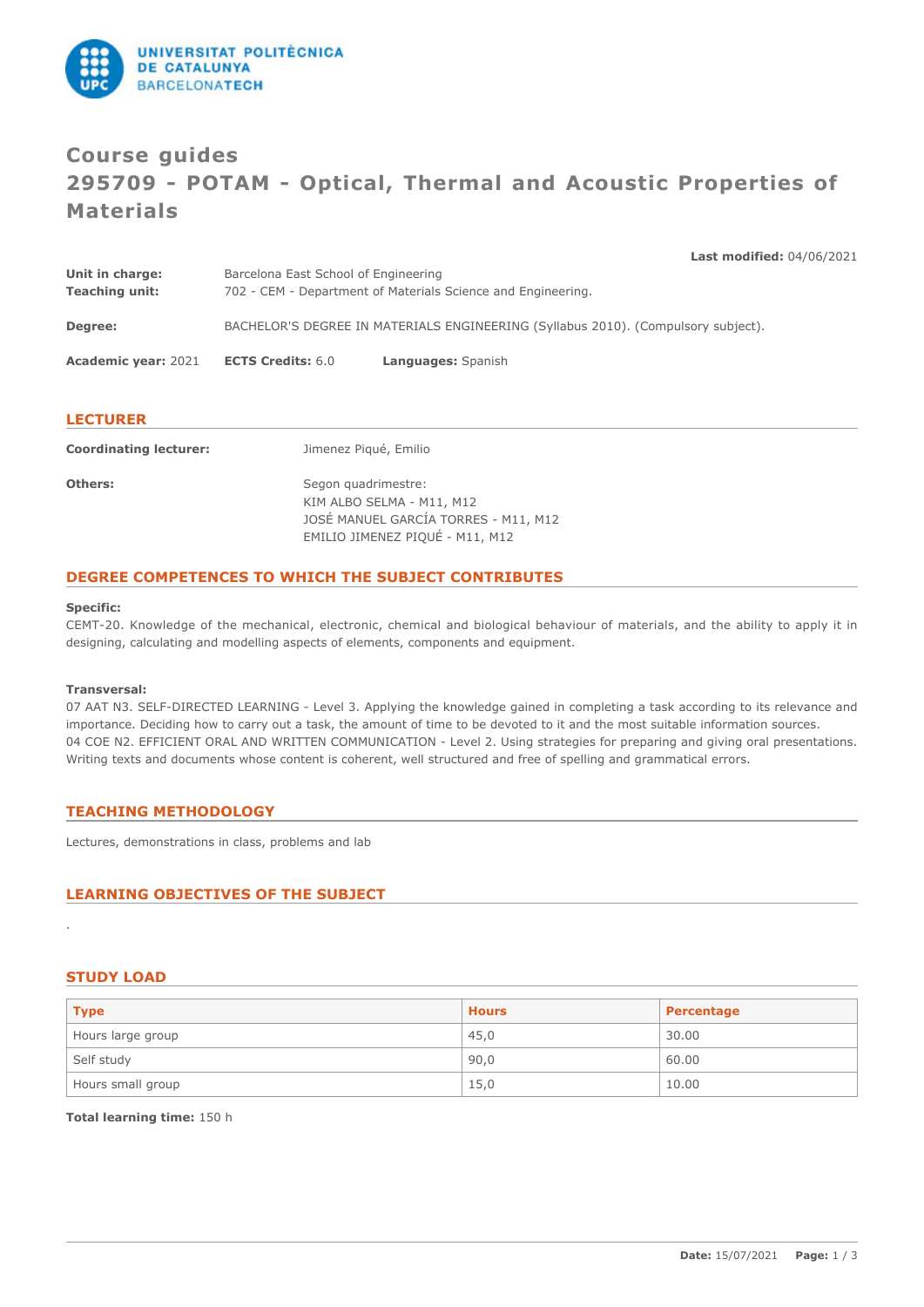

## **CONTENTS**

# **UNIT I: Physics of light**

#### **Description:**

Maxwell equations. Photons. Refractive index. Polarization. Reflectivity. Interference. Diffraction. Scattering. Incandescence.

**Full-or-part-time:** 50h Theory classes: 12h Practical classes: 8h Self study : 30h

# **UNIT II: Color in Materials**

#### **Description:**

Coloration in Metals. Color in dielectrics. Color in organic molecules. Color in Semiconductors. Optical Activity. Fluorescence Phosphorescence

**Full-or-part-time:** 50h

Theory classes: 12h Practical classes: 8h Self study : 30h

## **title english**

### **Description:** content english Sound waves. Interaction with materials. Reflection and Damping. Harmonics. Materials and Musical Instruments.

**Full-or-part-time:** 25h Theory classes: 6h Practical classes: 4h Self study : 15h

#### **UNIT IV: Thermal Properties of Materials**

#### **Description:**

Phonons. Heat capacity. Thermal conductivity. Dilatation. Thermal shock.

**Full-or-part-time:** 25h Theory classes: 6h Practical classes: 4h Self study : 15h

# **GRADING SYSTEM**

50% Final Exam + 30% Partial Exam +5% Presentation +15% Laboratory NO reevaluation